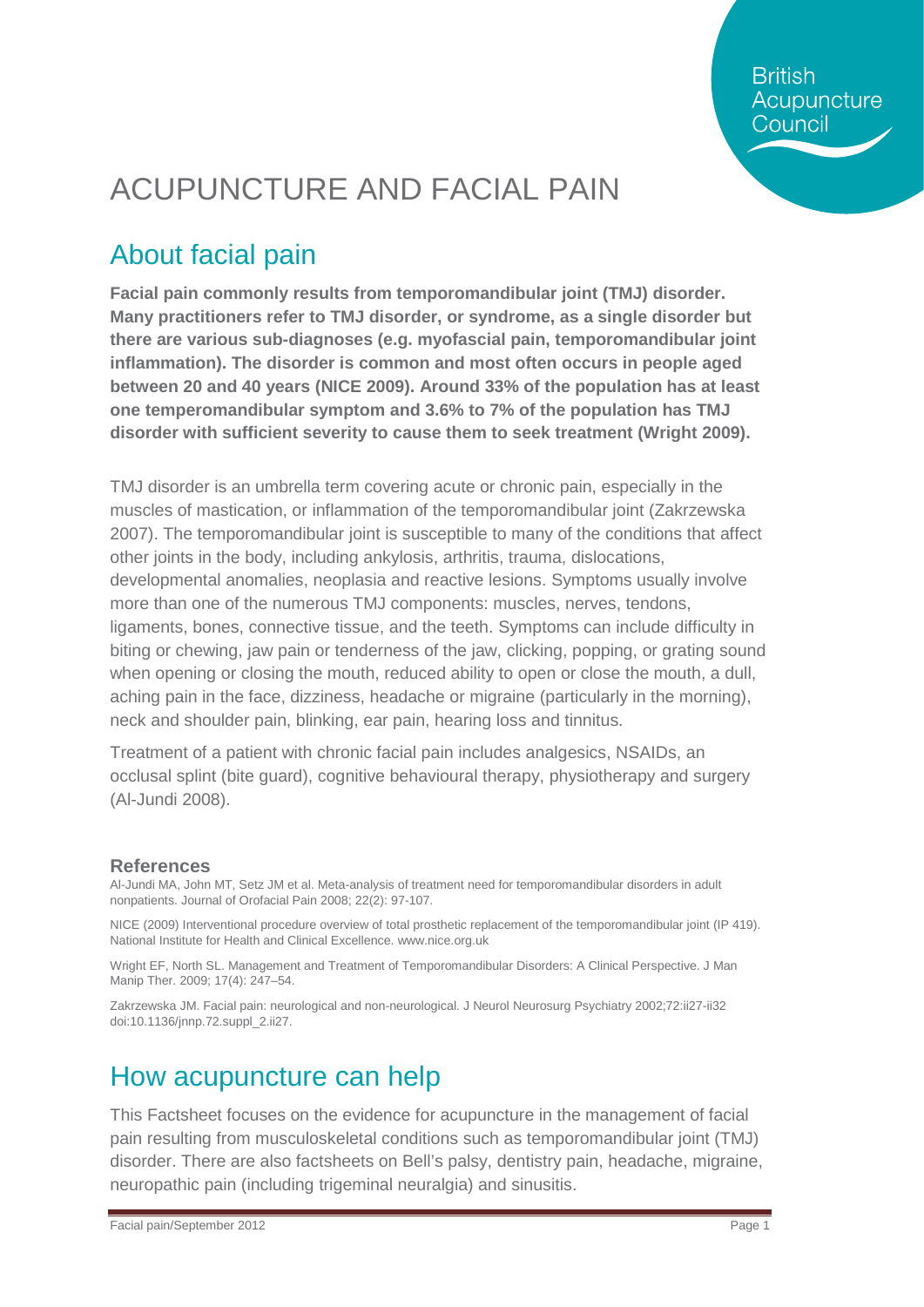There have been 4 systematic reviews on the management of facial pain in TMJ disorder (Jung 2011, La Touche 2010a, Cho 2010, La Touche 2010b). All found evidence that acupuncture may be effective, but all stated that more (and larger, longer) high quality studies are needed to confirm acupuncture's effect in TMJ disorder. Many of the reviewed trials used sham acupuncture control groups (and some reviews analysed only this sort) despite the fact that 'sham' acupuncture interventions are not inert placebos, hence potentially underestimating the effect of 'real' acupuncture (Lundeberg 2011). So far the indications are that acupuncture is superior to sham, to physical therapy and to no treatment, and similar to splinting. Also it is effective for both acute and chronic pain.

One randomised controlled trial (RCT) published since these systematic reviews found that acupuncture is an effective complement or an acceptable alternative to decompression splints in the treatment of myofascial pain and temporomandibular joint pain-dysfunction syndrome (Vicente-Barrero 2012). Another found that it reduced pain in TMJ disorder more than sham acupuncture (Itoh 2012). However, both of these trials are very small, so the systematic review caveats still hold.

A sample of RCTs from 2007-9 (i.e. prior to the systematic reviews) is included in the table below, to give further examples of the research in this area (Shen 2009,Sima 2009,Shen 2007,Wang 2009).

In general, acupuncture is believed to stimulate the nervous system and cause the release of neurochemical messenger molecules. The resulting biochemical changes influence the body's homeostatic mechanisms, thus promoting physical and emotional well-being.

Research has shown that acupuncture treatment may specifically help in the management of facial pain by:

- acting on areas of the brain known to reduce sensitivity to pain and stress, as well as promoting relaxation and deactivating the 'analytical' brain, which is responsible for anxiety and worry (Hui 2010; Hui 2009)
- increasing the release of adenosine, which has antinociceptive properties (Goldman 2010)
- inducing antinociception by activating the opioid pathway (Almeida 2008a) or the L-arg/NO/cGMP pathway (Almeida 2008b)
- exciting or inhibiting the anterior temporalis muscle via reflex pathways and thus smoothing jaw opening and closing (Wang 2007)

[Lundeberg T](http://www.ncbi.nlm.nih.gov/pubmed?term=%22Lundeberg%20T%22%5BAuthor%5D) et al. Is Placebo Acupuncture What It is Intended to Be? [Evid Based Complement Alternat](javascript:AL_get(this,%20)  [Med.](javascript:AL_get(this,%20) 2011;2011:932407

#### About traditional acupuncture

Acupuncture is a tried and tested system of traditional medicine, which has been used in China and other eastern cultures for thousands of years to restore, promote and maintain good health. Its benefits are now widely acknowledged all over the world, and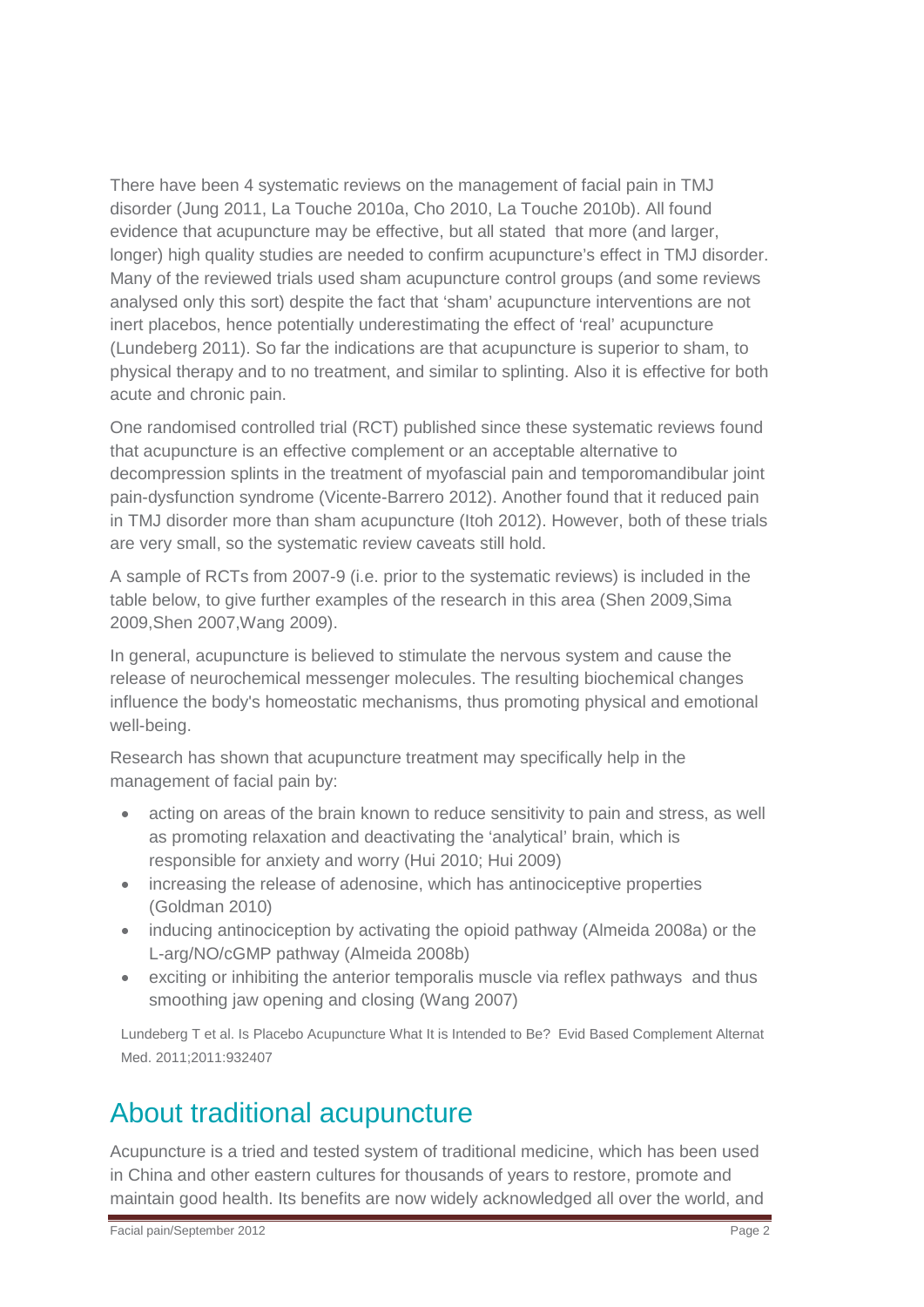in the past decade traditional acupuncture has begun to feature more prominently in mainstream healthcare in the UK. In conjunction with needling, the practitioner may use techniques such as moxibustion, cupping, massage or electro-acupuncture. They may also suggest dietary or lifestyle changes.

Traditional acupuncture takes a holistic approach to health and regards illness as a sign that the body is out of balance. The exact pattern and degree of imbalance is unique to each individual. The traditional acupuncturist's skill lies in identifying the precise nature of the underlying disharmony and selecting the most effective treatment.

The choice of acupuncture points will be specific to each patient's needs. Traditional acupuncture can also be used as a preventive measure to strengthen the constitution and promote general wellbeing.

An increasing weight of evidence from Western scientific research (see overleaf) is demonstrating the effectiveness of acupuncture for treating a wide variety of conditions. From a biomedical viewpoint, acupuncture is believed to stimulate the nervous system, influencing the production of the body's communication substances – hormones and neurotransmitters. The resulting biochemical changes activate the body's selfregulating homeostatic systems, stimulating its natural healing abilities and promoting physical and emotional wellbeing.

#### About the British Acupuncture Council

With over 3000 members, the British Acupuncture Council (BAcC) is the UK's largest professional body for traditional acupuncturists. Membership of the BAcC guarantees excellence in training, safe practice and professional conduct. To find a qualified traditional acupuncturist, contact the BAcC on 020 8735 0400 or visit [www.acupuncture.org.uk](http://www.acupuncture.org.uk/)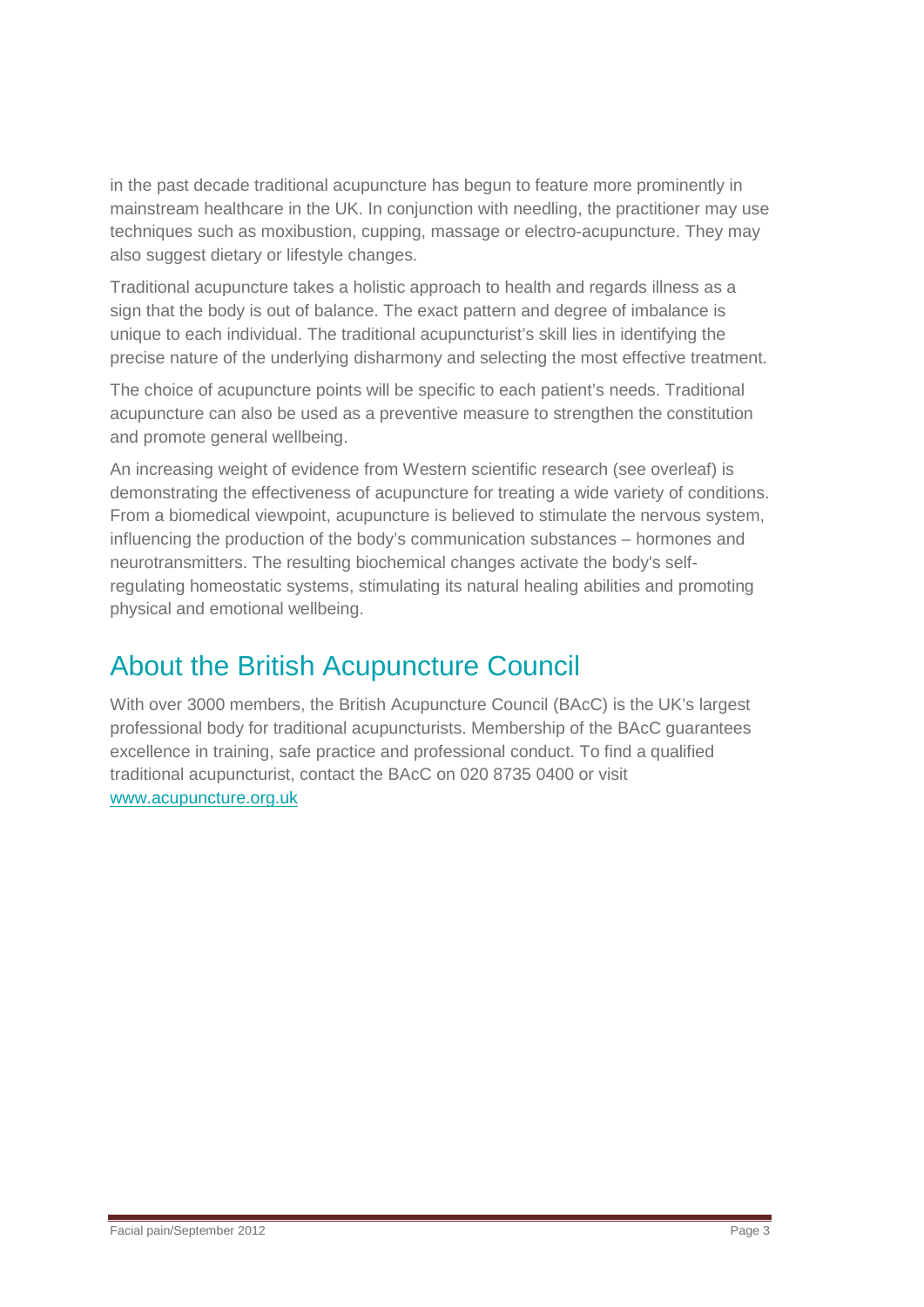# ACUPUNCTURE AND FACIAL PAIN

### The evidence

| <b>Research</b>                                                                                                                                                                                                    | <b>Conclusion</b>                                                                                                                                                                                                                                                                                                                                                                                                                                                                                                                                                                                                                                                                                                                                                                                                                                                                                                                                                                                |
|--------------------------------------------------------------------------------------------------------------------------------------------------------------------------------------------------------------------|--------------------------------------------------------------------------------------------------------------------------------------------------------------------------------------------------------------------------------------------------------------------------------------------------------------------------------------------------------------------------------------------------------------------------------------------------------------------------------------------------------------------------------------------------------------------------------------------------------------------------------------------------------------------------------------------------------------------------------------------------------------------------------------------------------------------------------------------------------------------------------------------------------------------------------------------------------------------------------------------------|
| <b>Systematic reviews</b>                                                                                                                                                                                          |                                                                                                                                                                                                                                                                                                                                                                                                                                                                                                                                                                                                                                                                                                                                                                                                                                                                                                                                                                                                  |
| Jung A et al. Acupuncture for treating<br>temporomandibular joint disorders: a<br>systematic review and meta-analysis of<br>randomized, sham-controlled trials. J<br>Dent. 2011;39(5):341-50. Epub 2011<br>Feb 25. | A systematic review that assessed the clinical evidence for or<br>against acupuncture and acupuncture-like therapies as<br>treatments for temporomandibular joint disorder (TMD) It<br>included 7 randomised clinical trials of acupuncture as a<br>treatment for TMD compared to sham acupuncture. Five of the<br>seven showed favourable effects for acupuncture and meta-<br>analysis revealed significant overall superiority of acupuncture<br>over sham for pain VAS (weighted mean difference -13.6; 95%<br>confidence interval (CI) 21.2 - 6.1). Nevertheless, the reviewers<br>concluded that the evidence for acupuncture as a symptomatic<br>treatment of TMD is limited, and that rigorous studies are<br>needed to establish beyond doubt whether acupuncture has<br>therapeutic value for this indication.                                                                                                                                                                         |
| La Touche R et al. Acupuncture in the<br>treatment of pain in temporomandibular<br>disorders: a systematic review and<br>meta-analysis of randomized controlled<br>trials. Clin J Pain. 2010a;26(6):541-50.        | A systematic review that performed a qualitative and quantitative<br>analysis of the scientific literature of acupuncture in the<br>treatment of pain associated with temporomandibular disorders<br>(TMDs). A total of 4 randomised controlled trials were selected<br>and these showed positive results, such as reducing pain,<br>improving masticatory function, and increasing maximum<br>interincisal opening. Pooling the data (a total of 96 people)<br>showed that acupuncture is more effective than placebo in<br>reducing pain intensity in TMD (standardised mean difference<br>[SMD] 0.83; CI 0.41-1.25). The reviewers concluded that their<br>results suggest that acupuncture is a reasonable adjunctive<br>treatment for producing a short-term analgesic effect in patients<br>with painful TMD symptoms. However, they also concluded that<br>these findings must be confirmed by future trials that improve the<br>methodological deficiencies of the studies evaluated.    |
| Cho SH, Whang WW. Acupuncture for<br>temporomandibular disorders: a<br>systematic review. J Orofac Pain.<br>2010;24(2):152-62.                                                                                     | A systematic review that assessed the effectiveness of<br>acupuncture for the symptomatic treatment of<br>temporomandibular disorders (TMD). It included 19 randomised<br>controlled trials. There was moderate evidence that classical<br>acupuncture had a positive influence beyond that of placebo (3<br>trials, 65 participants); had positive effects similar to those of<br>occlusal splint therapy (3 trials, 160 participants); and was more<br>effective for TMD symptoms than physical therapy (4 trials, 397<br>participants), indomethacin plus vitamin B1 (2 trials, 85<br>participants), and a wait-list control (3 trials, 138 participants).<br>Two trials addressed adverse events and reported no serious<br>adverse events. The reviewers concluded that their review noted<br>moderate evidence that acupuncture is an effective intervention<br>to reduce symptoms associated with TMD, but that there is a<br>need for acupuncture trials with adequate sample sizes that |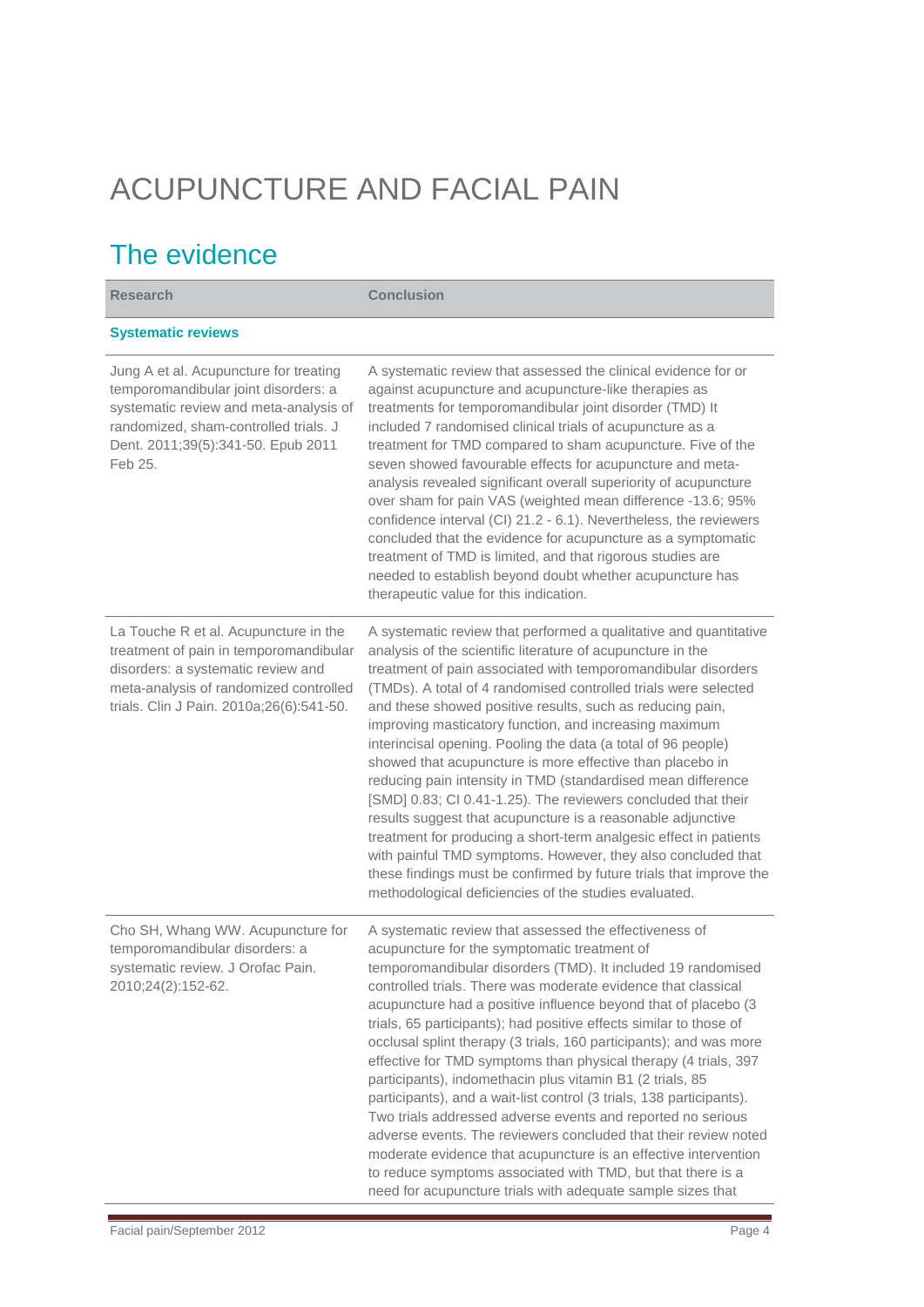address the long-term efficacy or effectiveness of acupuncture.

| La Touche R et al. Effectiveness of<br>acupuncture in the treatment of<br>temporomandibular disorders of<br>muscular origin: a systematic review of<br>the last decade. J Altern Complement<br>Med. 2010b;16(1):107-12.             | A systematic review that evaluated the effectiveness of using<br>acupuncture treatment for temporomandibular disorders (TMD)<br>of muscular origin. A total of four randomised controlled trials<br>were included. All of them described results that were<br>statistically significant in relation to short-term improvement of<br>TMD signs and symptoms of a muscular origin except one,<br>which found no significant difference between acupuncture and<br>sham acupuncture. The reviewers concluded that research into<br>the long-term effects of acupuncture in the treatment of TMD is<br>needed.                                                                                                                                                                                                                                                                                                         |
|-------------------------------------------------------------------------------------------------------------------------------------------------------------------------------------------------------------------------------------|--------------------------------------------------------------------------------------------------------------------------------------------------------------------------------------------------------------------------------------------------------------------------------------------------------------------------------------------------------------------------------------------------------------------------------------------------------------------------------------------------------------------------------------------------------------------------------------------------------------------------------------------------------------------------------------------------------------------------------------------------------------------------------------------------------------------------------------------------------------------------------------------------------------------|
| <b>Randomised controlled trials</b>                                                                                                                                                                                                 |                                                                                                                                                                                                                                                                                                                                                                                                                                                                                                                                                                                                                                                                                                                                                                                                                                                                                                                    |
| Vicente-Barrero M et al. The efficacy of<br>acupuncture and decompression splints<br>in the treatment of temporomandibular<br>joint pain-dysfunction syndrome. Med<br>Oral Patol Oral Cir Bucal. 2012 May 1<br>Epub ahead of print. | A randomised controlled trial that evaluated the results of<br>applying acupuncture or occlusal decompression splints in the<br>treatment of 20 patients diagnosed with the temporomandibular<br>joint pain-dysfunction syndrome. Patients treated with<br>decompression splints showed reductions in subjective pain and<br>pain upon pressure on temporal, masseter and trapezius<br>muscles, as well as increased mouth opening after the<br>treatment. Patients treated with acupuncture showed pain<br>reduction in the short term and improvements in all of the<br>evaluated parameters (stronger pressure was required to<br>produce pain; mouth opening was improved). The researchers<br>concluded that acupuncture is an effective complement or an<br>acceptable alternative to decompression splints in the treatment<br>of myofascial pain and temporomandibular joint pain-dysfunction<br>syndrome. |
| Itoh K et al. Effects of trigger point<br>acupuncture treatment on<br>temporomandibular disorders: a<br>preliminary randomized clinical trial. J<br>Acupunct Meridian Stud. 2012;5(2):57-<br>62.                                    | A randomised controlled trial that compared the effects of trigger<br>point acupuncture with that of sham acupuncture treatments on<br>pain and oral function in 16 patients with chronic<br>temporomandibular disorders (TMDs). After treatment, pain<br>intensity was less in the trigger point acupuncture group than in<br>the sham treatment group, but oral function remained<br>unchanged in both groups. Pain intensity decreased significantly<br>between pre-treatment and 5 weeks after trigger point (p<0.001)<br>and sham acupunctures (p<0.050). There was a significant<br>difference between groups (p=0.0152) in favour of trigger point<br>acupuncture. The researchers concluded that, compared with<br>sham acupuncture therapy, trigger point acupuncture therapy<br>may be more effective for chronic temporomandibular joint<br>myofascial pain.                                            |
| Shen YF et al. Randomized clinical trial<br>of acupuncture for myofascial pain of<br>the jaw muscles. J Orofac Pain.<br>2009;23(4):353-9.                                                                                           | A randomised controlled trial that evaluated the effectiveness of<br>acupuncture in treating symptoms associated with myofascial<br>pain of the jaw muscles in 28 patients who were allocated to<br>receive real or sham acupuncture. Patients receiving real<br>acupuncture experienced a significant reduction in jaw pain<br>$(p=0.04)$ , jaw/face tightness ( $p=0.04$ ) and neck pain ( $p=0.04$ ),<br>and a significant increase in pain tolerance of the masseter<br>muscle (p=0.001). No significant pain reductions were observed<br>in the sham acupuncture group. The researchers concluded that                                                                                                                                                                                                                                                                                                        |

t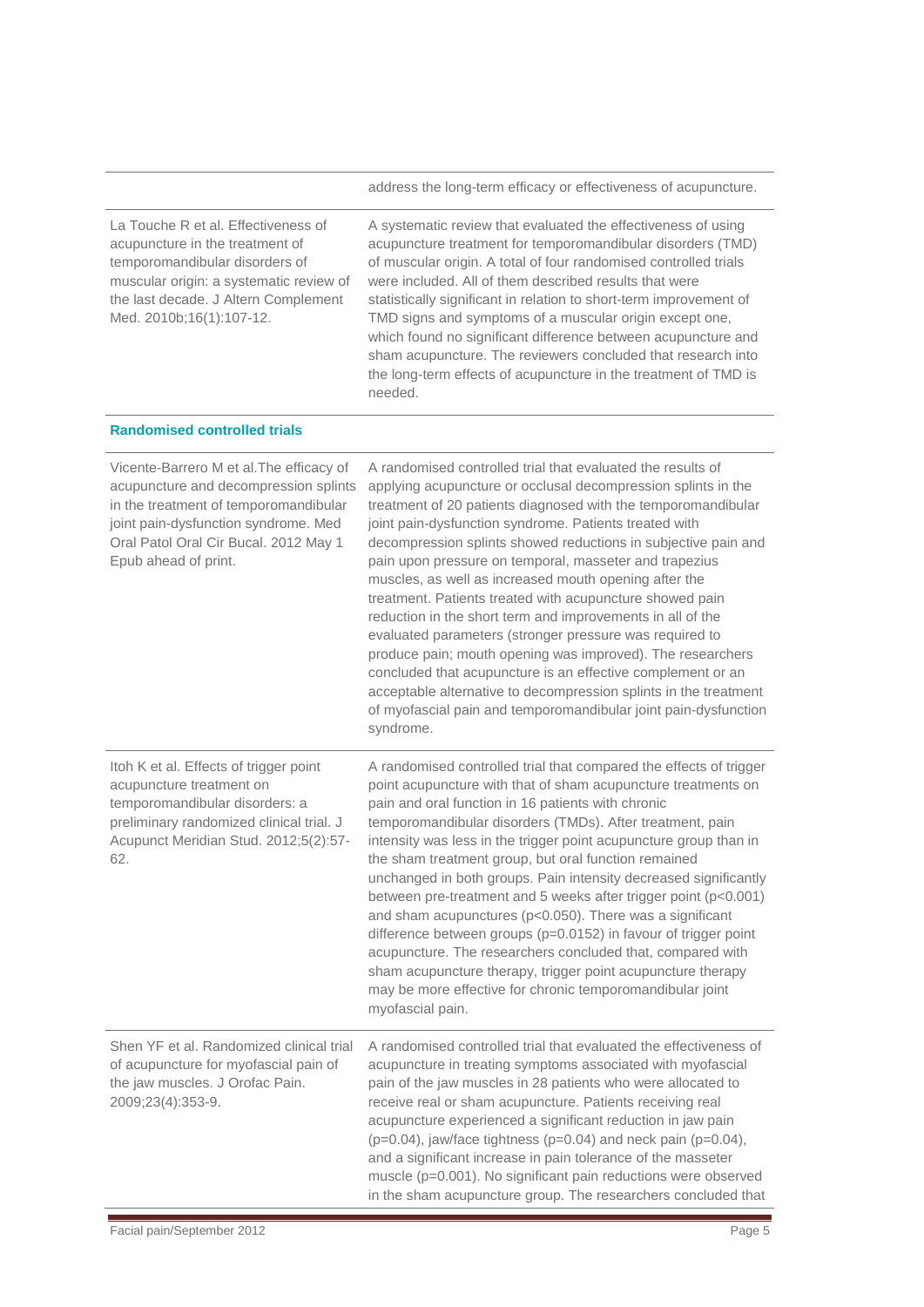|                                                                                                                                                                                                                                | a single acupuncture session using one acupoint (large intestine<br>4) significantly reduced most myofascial pain endpoints when<br>compared to sham acupuncture.                                                                                                                                                                                                                                                                                                                                                                                                                                                                                                                                                                                                             |
|--------------------------------------------------------------------------------------------------------------------------------------------------------------------------------------------------------------------------------|-------------------------------------------------------------------------------------------------------------------------------------------------------------------------------------------------------------------------------------------------------------------------------------------------------------------------------------------------------------------------------------------------------------------------------------------------------------------------------------------------------------------------------------------------------------------------------------------------------------------------------------------------------------------------------------------------------------------------------------------------------------------------------|
| Simma I et al. Immediate effects of<br>microsystem acupuncture in patients<br>with oromyofacial pain and<br>craniomandibular disorders (CMD): a<br>double-blind, placebo-controlled trial.<br>20. Br Dent J. 2009;207(12):E26. | A randomised controlled trial that assessed the immediate<br>effects of acupuncture in 23 patients presenting with<br>oromyofacial disorders and pain in the head and neck area.<br>Patients were randomised into acupuncture or placebo laser<br>therapy groups. Pain reduction measured by a visual analogue<br>scale (VAS) was significantly more pronounced after<br>acupuncture than after placebo treatment (p=0.031). The sum of<br>pain scores across 14 palpated muscles was considerably more<br>reduced after acupuncture as compared to sham laser<br>treatment. The researchers concluded that acupuncture may<br>bring about immediate pain relief in patients with oromyofacial<br>disorders, increasing the chance to initiate other therapeutic<br>measures. |
| Wang XH, Zhang W. Acupuncture<br>combined with magnetic therapy for<br>treatment of temple-jaw joint<br>dysfunction. [Article in Chinese] 21.<br>Zhongguo Zhen Jiu. 2009;29(4):279-80.                                         | A randomised controlled trial that compared the clinical<br>therapeutic effects of acupuncture combined with magnetic<br>therapy and simple magnetic therapy on temple-jaw joint<br>dysfunction in 82 patients. The cured and markedly effective rate<br>of 90.4% in the observation group was significantly better than<br>66.7% in the control group (p <0.01), and the total effective rate<br>of 98.1% in the observation group was significantly better than<br>86.7% in the control group (p<0.05). The researchers concluded<br>that the therapeutic effect of acupuncture combined with<br>magnetic therapy is significantly better than that of simple<br>magnetic therapy on temple-jaw joint dysfunction.                                                          |
| Shen YF, Goddard G. The short-term<br>effects of acupuncture on myofascial<br>pain patients after clenching. Pain<br>Pract. 2007;7(3):256-64.                                                                                  | A randomised controlled trial that assessed the short-term pain<br>reduction from real acupuncture compared to sham acupuncture<br>in 15 patients with chronic myofascial pain using an 11-point (0<br>to 10) numeric rating scale, visual analogue scale (VAS), and<br>pain rating of mechanical pressure on the masseter muscle.<br>There was a statistically significant difference in pain tolerance<br>(p=0.027), pain (p=0.003), neck pain (p=0.011) and headache<br>$(p=0.015)$ with real acupuncture compared with sham<br>acupuncture. The researchers concluded that pain tolerance in<br>the masticatory muscles increased significantly more with<br>acupuncture than sham acupuncture.                                                                           |
| <b>Physiology and animal studies</b>                                                                                                                                                                                           |                                                                                                                                                                                                                                                                                                                                                                                                                                                                                                                                                                                                                                                                                                                                                                               |
| Hui KK et al. Acupuncture, the limbic<br>system, and the anticorrelated networks<br>of the brain. Auton Neurosci 2010; 157:<br>81-90.                                                                                          | Studies have shown that acupuncture stimulation, when<br>associated with sensations comprising deqi, evokes deactivation<br>of a limbic-paralimbic-neocortical network, as well as activation<br>of somatosensory brain regions. These networks closely match<br>the default mode network and the anti-correlated task-positive<br>network. The effect of acupuncture on the brain is integrated at<br>multiple levels, down to the brainstem and cerebellum and<br>appears to go beyond either simple placebo or somatosensory<br>needling effects. Needling needs to be done carefully, as very                                                                                                                                                                             |

strong or painful sensations can attenuate or even reverse the desired effects. Their results suggest that acupuncture mobilises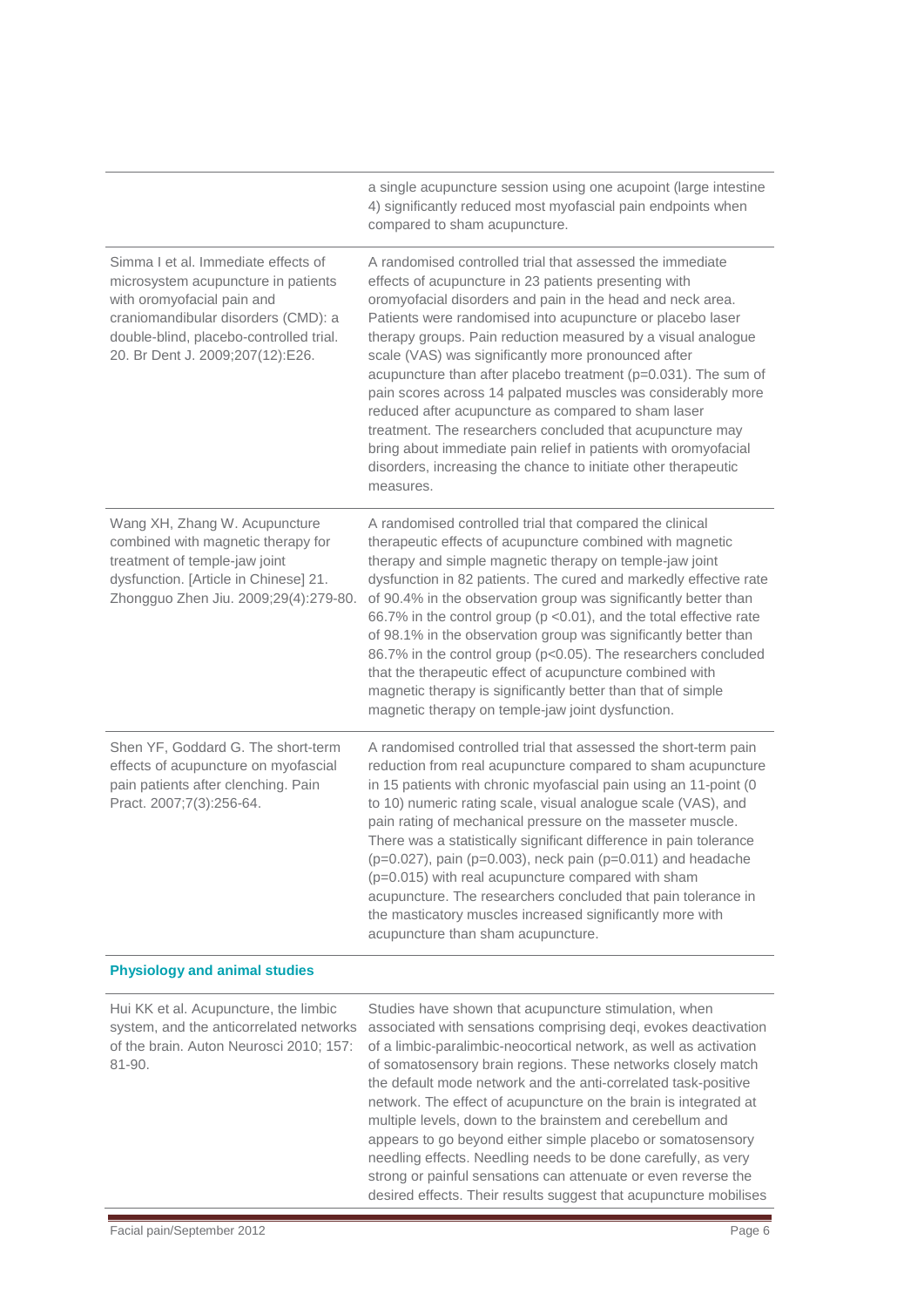|                                                                                                                                                                                               | the functionally anti-correlated networks of the brain to mediate<br>its actions, and that the effect is dependent on the<br>psychophysical response. They discuss potential clinical<br>application to disease states including chronic pain, major<br>depression, schizophrenia, autism, and Alzheimer's disease.                                                                                                                                                                                                                                                                                                                                                                                                                                                                                                                                                                                                                                                                                                                                                                                                                        |
|-----------------------------------------------------------------------------------------------------------------------------------------------------------------------------------------------|--------------------------------------------------------------------------------------------------------------------------------------------------------------------------------------------------------------------------------------------------------------------------------------------------------------------------------------------------------------------------------------------------------------------------------------------------------------------------------------------------------------------------------------------------------------------------------------------------------------------------------------------------------------------------------------------------------------------------------------------------------------------------------------------------------------------------------------------------------------------------------------------------------------------------------------------------------------------------------------------------------------------------------------------------------------------------------------------------------------------------------------------|
| Goldman N et al. Adenosine A1<br>receptors mediate local anti-nociceptive<br>effects of acupuncture. Nat Neurosci<br>2010; May 30.                                                            | A study showing that the neuromodulator adenosine, which has<br>anti-nociceptive properties, was released during acupuncture in<br>mice, and that its anti-nociceptive actions required adenosine A1<br>receptor expression. Direct injection of an adenosine A1 receptor<br>agonist replicated the analgesic effect of acupuncture. Inhibition<br>of enzymes involved in adenosine degradation potentiated the<br>acupuncture-elicited increase in adenosine, as well as its anti-<br>nociceptive effect. The researchers concluded that their<br>observations indicate that adenosine mediates the effects of<br>acupuncture and that interfering with adenosine metabolism may<br>prolong the clinical benefit of acupuncture.                                                                                                                                                                                                                                                                                                                                                                                                          |
| Hui K.K.-S. The salient characteristics<br>of the central effects of acupuncture<br>needling: limbic-paralimbic-neocortical<br>network modulation. Human Brain<br>Mapping 2009; 30: 1196-206. | This study assessed the results of functional MRI (fMRI) on 10<br>healthy adults during manual acupuncture at 3 acupuncture<br>points and a sham point on the dorsum of the foot. Although<br>certain differences were seen between real and sham points, the<br>hemodynamic and psychophysical responses were generally<br>similar for all 4 points. Acupuncture produced extensive<br>deactivation of the limbic-paralimbic-neocortical system. Clusters<br>of deactivated regions were seen in the medial prefrontal cortex,<br>the temporal lobe and the posterior medial cortex. The<br>sensorimotor cortices, thalamus and occasional paralimbic<br>structures such as the insula and anterior middle cingulate<br>cortex showed activation. The researchers concluded that their<br>results provided additional evidence that acupuncture modulates<br>the limbic-paralimbic-neocortical network. They hypothesised<br>that acupuncture may mediate its analgesic, anti-anxiety, and<br>other therapeutic effects via this intrinsic neural circuit that plays<br>a central role in the affective and cognitive dimensions of pain. |
| Almeida RT et al. Opioidergic orofacial<br>antinociception induced by<br>electroacupuncture at acupoint St36.<br>Braz J Med Biol Res. 2008a;41(7):621-<br>6.                                  | The participation of opioids in the antinociceptive effect of<br>electroacupuncture was evaluated in terms of nociception<br>produced by thermal stimuli applied to the face of rats. Electrical<br>stimulation induced antinociception. This effect of acupuncture<br>occurred by opioid pathway activation.                                                                                                                                                                                                                                                                                                                                                                                                                                                                                                                                                                                                                                                                                                                                                                                                                              |
| Almeida RT, Duarte ID. Nitric<br>antinociception induced by<br>electroacupuncture at the St36<br>acupoint. Brain Res. 2008b;1188:54-60.                                                       | A study in rats to test the hypothesis that electroacupuncture<br>oxide/cGMP pathway mediates orofacial induces antinociception by activation of the L-arg/NO/cGMP<br>pathway. It found that stimulation at high frequency induces<br>antinociception, which seems to be related to L-arg/NO/cGMP<br>pathway activation.                                                                                                                                                                                                                                                                                                                                                                                                                                                                                                                                                                                                                                                                                                                                                                                                                   |
| Wang M et al. Electromyographic<br>responses from the stimulation of the<br>temporalis muscle through facial<br>acupuncture points. J Chiropr Med.<br>2007;6(4):146-52.                       | A study in healthy adults that measured the electromyographic<br>(EMG) responses of the temporalis muscle to electrical<br>stimulation at 10 acupuncture points (acupoints) of the face and<br>assessed whether electrical stimulation of these acupoints may<br>improve the rhythmic activity of the muscles that open and close<br>the jaw. It showed that the surface electrical current applied to<br>facial skin acupoints may excite or inhibit the anterior temporalis                                                                                                                                                                                                                                                                                                                                                                                                                                                                                                                                                                                                                                                              |